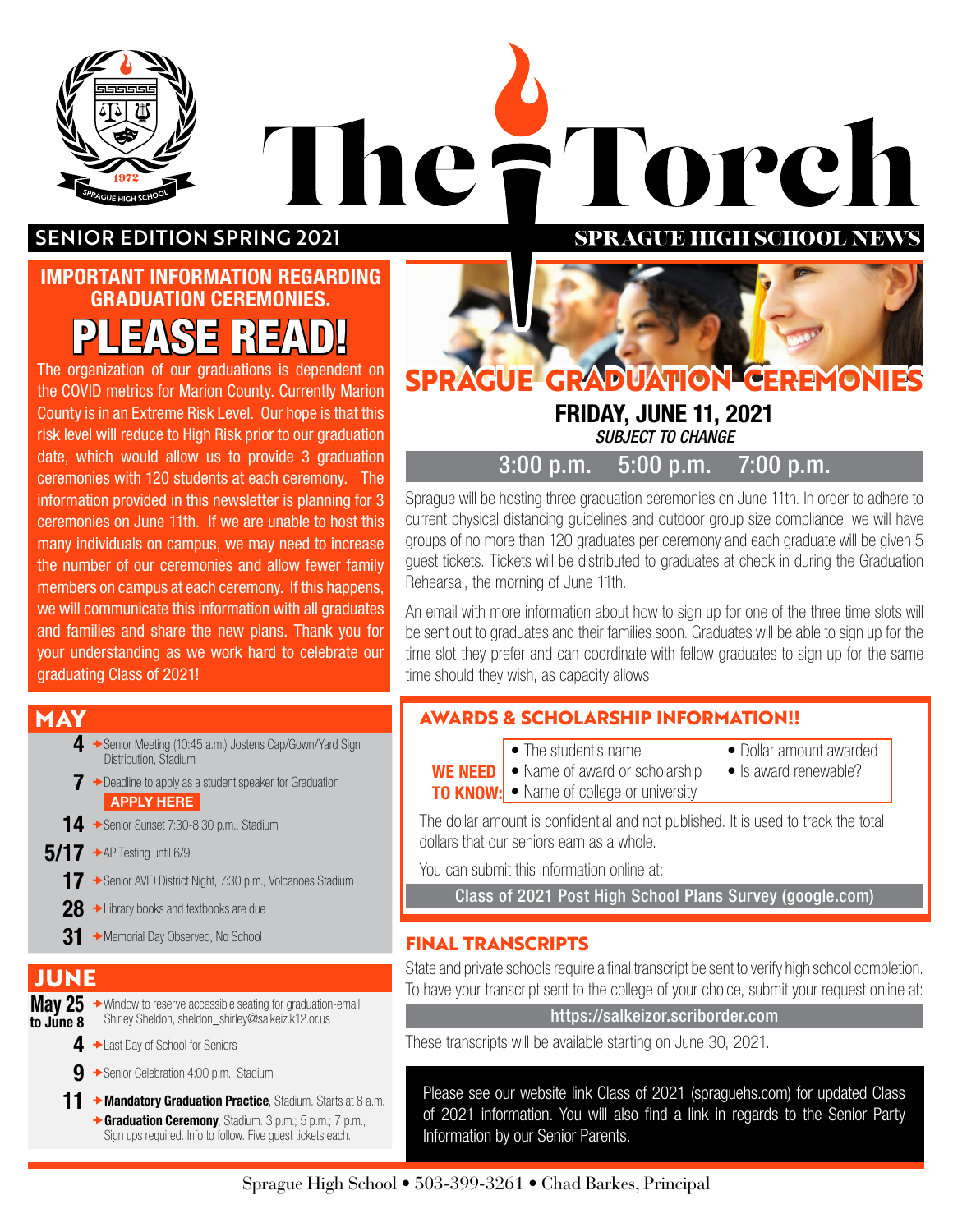### Tuesday May 4th **CLASS OF 2021 MEETING**

We are meeting in-person in Olympic Stadium at 10:45 am. We will be taking the "21" class picture on the field, getting a graduation sign for your yard and Josten's will be there to hand out caps and gowns.

If you missed the May 4th Class Meeting – please stop by the Main Office after school starting, May 5th and retrieve your yard sign, your cap and gown order, and information that was handed out at the meeting. If you still need to order a cap and gown from Jostens please call 1-800-567-8367

Friday May 7th **DEADLINE FOR CLASS OF 2021 GRADUATES SENIOR SPEECH APPLICATION**

### Friday May 14th **SENIOR SUNSET**

From 7:30 pm-8:30 pm. Seniors ONLY will enjoy the time watching the sun set over Olympic Stadium as well as some bubble clouds.

## Wednesday JUNE 9TH **SEMI-FORMAL EVENT BEGINNING AT 4:00 PM.**

Seniors ONLY.

We will be celebrating our Seniors at this (students only) event in the Sprague Stadium. We'll have music, food, and an awards assembly to honor our students. Immediately following this event, students will be able to participate in a Senior Parade hosted by the Parent Grad Committee. The committee will be sharing more information with students about this parade soon. Face coverings required when not eating.

This will be an excellent opportunity for all of us to be together this year, in-person.

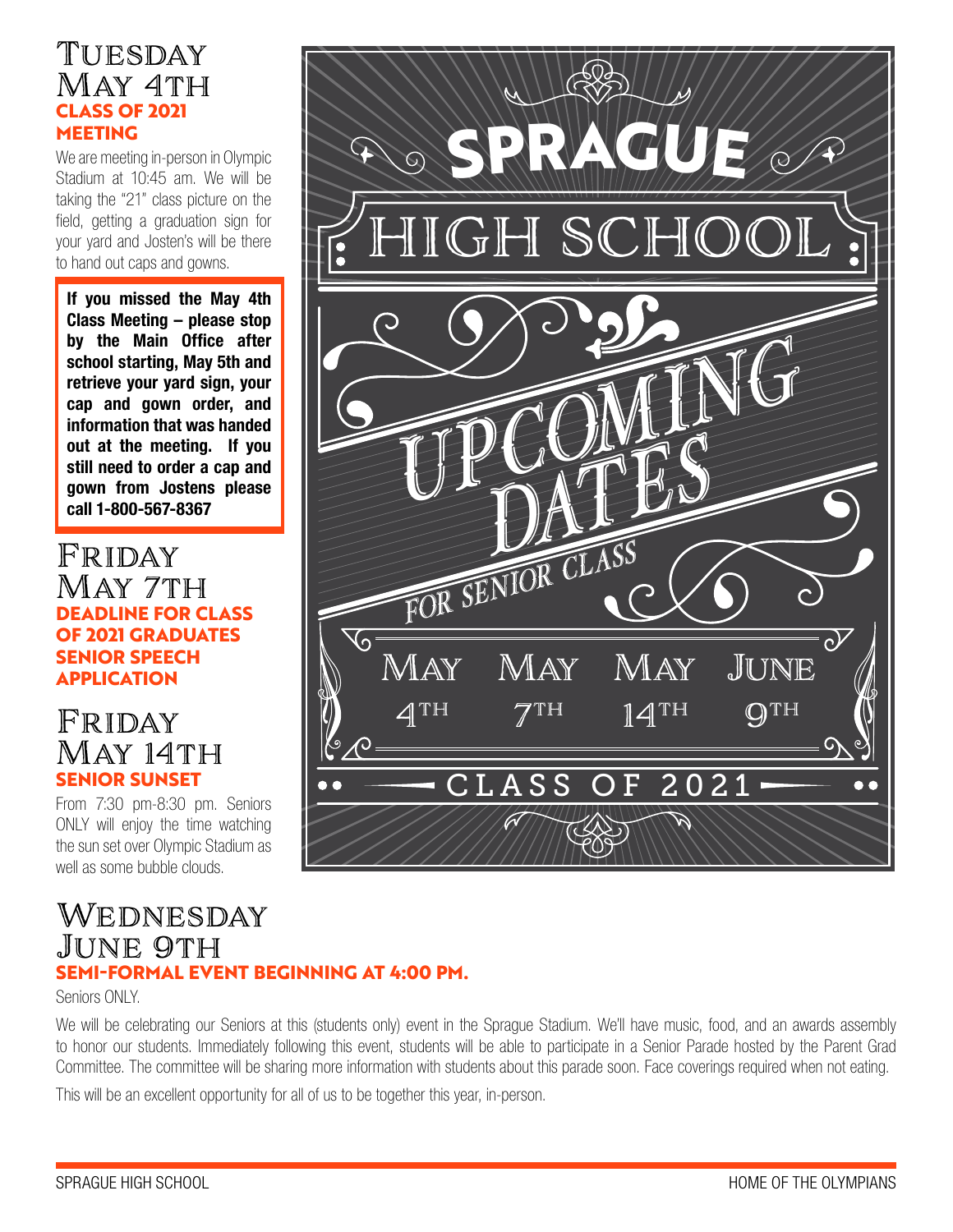# **ATTENTION ALL CLASS OF 2021 GRADUATES!**

If you are interested in being a student speaker at either the Senior Celebration on June 9th or at Graduation on June 11th, please fill out the following Google form. It has all the information you need to decide about which ceremony you may want to speak at and the due dates. Questions?

#### Contact Mr. Curry. curry michael@salkeiz.k12.or.us.

#### Deadline to apply is May 7th [Link to Online Application](https://docs.google.com/forms/d/e/1FAIpQLScSu1iWtbjuEH9llVqIb8lcaN8az4y-aZ6aYlkHu6FmukPjlQ/viewform?usp=pp_url)

#### **CAREER EXPLORATION**

To explore career ideas, visit Oregon CIS:

#### https://oregoncis.uoregon.edu

Take a 10-20 minute test that will provide a list of careers that you may enjoy based on the questions you answer. Select the Exploration tab then Interest Profiler (Short). From there you can link your career ideas to specific colleges or other types of training. You can access CIS through any computer with internet access.

Chemeketa offers career training too. The ASPIRE Coordinator and counselors are here to help you…Don't settle for less! Education and training are essential to a good paying job with benefits.

# **SCHOLARSHIPS**

Oregon CIS has a great scholarship search engine under Exploration, under Financial Aid Sort on the home page. Community college is always an affordable and practical way to start your four year degree!

Here is the link for Oregon CIS:

https://oregoncis.uoregon.edu

#### **FINES & FEES**

Please make sure to pay any outstanding balances prior to Senior Celebration and the Graduation Ceremony.

Please make your payment to Sprague High School with the bookkeeper.

You may also pay online at:

#### https://skpay.salkeiz.k12.or.us

If you have any concerns or need to make arrangements for payment, please contact Mark Harris, Assistant Principal.

#### All library books and textbooks are due on Friday, May 28, 2021.

Students can access the list of books and textbooks checked out to them at any time from the Sprague website. Click on the LIBRARY link. Login to Destiny Discover to view items checked out.

All books and textbooks are due May 28th. If a textbook must be used for a final exam, please return it immediately after the exam.

#### Options if you have book fees:

- 1. Find the book and return it.
- 2. Pay the Bookkeeper, Mrs. Sealey, in the office, or online at https://skpay.salkeiz.k12.or.us
- 3. Buy an identical replacement. Make sure the book has the same ISBN# as the one checked out.

#### **MANDATORY GRADUATION PRACTICE**

Graduation practice begins at 8:00 a.m. sharp on Friday, June 11th in the Sprague Stadium. Attendance at rehearsal is **required** for all graduating seniors participating in the commencement ceremony.

- We will begin by having all students check in at the south gate to the stadium (located near the sophomore parking lot). Once you have been checked in, you will be given your guest tickets. Please don't lose these tickets. You will also be given additional directions on where to congregate within the stadium to choose your seats for graduation.
- Please know that we intend to keep the practice to no more than 2 hours in length. The better you listen and follow directions, the sooner we get the practice done.
- You do not need to bring your cap or gown to this event. It is only a rehearsal; please dress comfortably for the weather.
- You are expected to wear a face covering. Please plan on bringing your own to wear for practice and the ceremony.

#### **GUEST TICKETS**

In order to meet social distancing requirements, a limited number of guest tickets are available (max: 5). Tickets will be distributed to graduates at check in during Graduation Rehearsal on June 11th.

#### **STUDENT CHECK-IN/ARRIVAL ON GRADUATION DAY**

All graduates must check-in in the South Sophomore parking lot area 30 minutes prior to the start of their graduation ceremony time. Graduates will enter through the South end of the Stadium, just off of the South Sophomore parking lot. Please make sure to check in with a staff member when you arrive and line up in the correct order.

#### **GUEST ENTRANCE**

Guests will enter through the Stadium main entrance. The gates to the Stadium will be opened 30 minutes before the start of each ceremony. Please do not arrive before this time. If you arrive early, please remain in your vehicle until the gate is opened.

 In order to adhere to current social distancing guidelines and outdoor group size compliance, we are only able to admit guests that have a Guest Ticket in hand. Please have your Guest Tickets ready to be checked as you enter the stadium.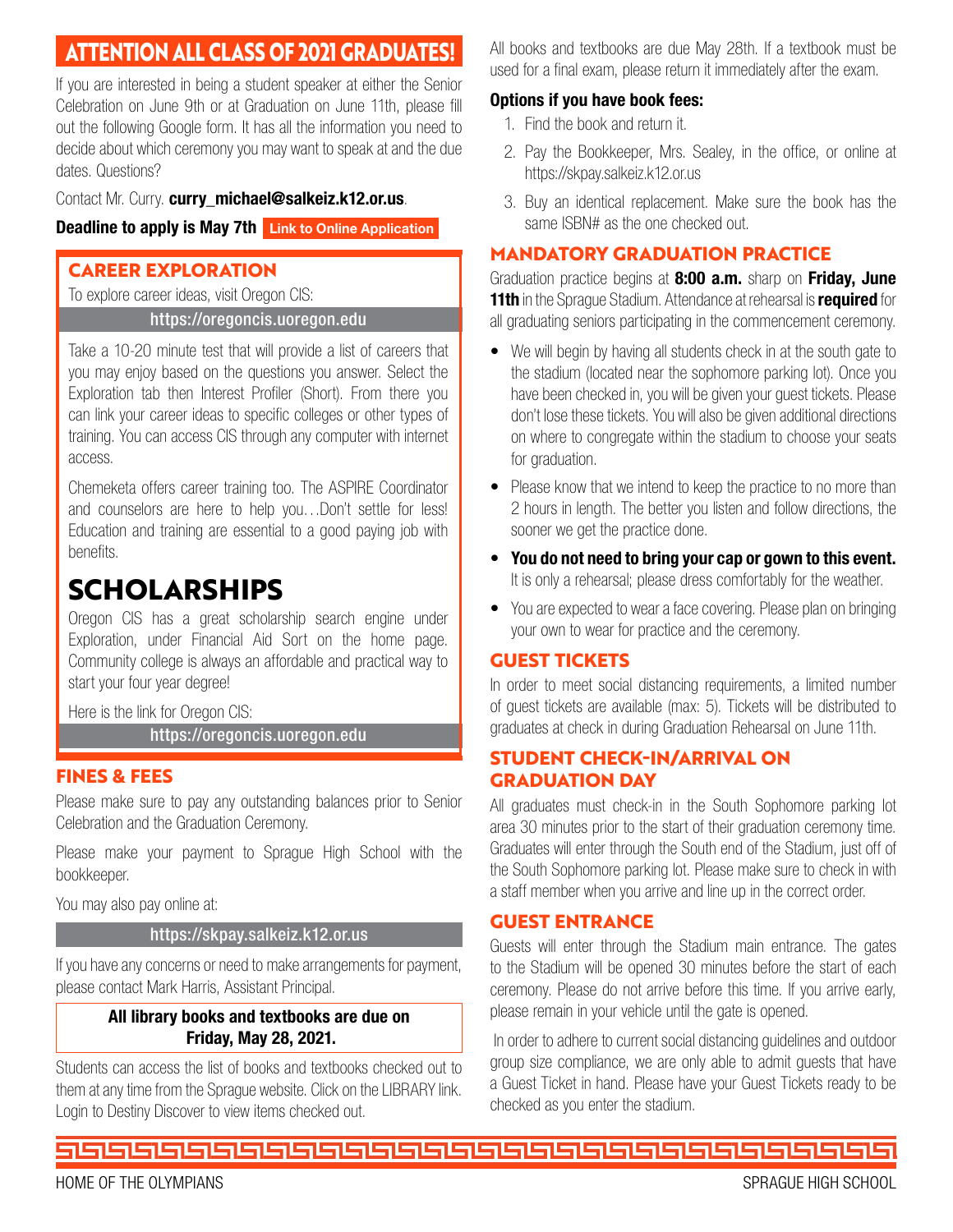

Capital Community Media will be televising all Salem-Keizer high school graduation ceremonies live on Comcast, and live streaming on their website. DVDs, Blu-rays and digital downloads will also be available for purchase following the ceremonies. While specific viewing information is not yet available, information will be released at www.capitalcommunitymedia.org as plans are finalized over the next few weeks.

#### **BEHAVIOR EXPECTATIONS**

The Salem-Keizer School District permits seniors to graduate early on June 11th while other students continue through June 17th. Because of this, there are *no authorized senior skip days!*

It is also important to remember that violations of school rules, including pranks and poor choices, (through the use of technology as well) may result in a student not being able to participate in the graduation ceremony.

The joy of graduation could be lost if a student chooses to engage in inappropriate behavior. Seniors will participate in awareness discussions designed to prevent anyone from losing their privileges to participate in senior activities and/or graduation.

Our desire is to make certain every senior in the Sprague family enjoys a wonderful and memorable graduation.

*Any student engaged in a senior prank that damages property, degrades the reputation of an individual and/or Sprague High School may be criminally charged and will not be allowed to walk with their class at graduation. This includes "BOOYAH" hill.*

#### **CAP & GOWN PROTOCOL**

The recommended attire worn under the gown is:

- Light colored shirts.
- Do not wear suit jackets.
- Lightweight clothing.
- Do not wear high heels, as this can damage the turf field.

#### *All attire must follow school district dress code*

- Students are allowed to wear their cords, medals, or stoles depending upon their involvement in clubs/organizations/honor societies. Hawaiian leis are allowed to be worn. Native American feathers, beadings and garments are allowed. The cords are passed through the loop in the back of the gown and then hang over the shoulders in front.
- Students are not allowed to carry objects such as, but not limited to; flowers, umbrellas, stuffed animals, air horns, balloons, inflatables, etc. Sunglasses may not be worn.
- Correct Positioning of Cap: The long point of the cap goes to the back and the short point is centered on the forehead with the mortarboard level (not tilted). The cap is never removed during any part of the ceremony. The outside of the cap may be

decorated, however if the decorations on the cap are considered inappropriate or cause a distraction, the student will be asked to remove and replace their cap. The tassel is pinned on the right side of the cap.

• The gowns do not need to be returned, but they can be donated for future senior use.

#### **PARKING AND SEATING FOR PERSONS WITH A DISABILITY OR ACCESSIBILITY NEEDS**

In addition to the designated accessibility parking spaces on campus, we will reserve our South Sophomore lot for additional parking needs. We will have a golf cart going back and forth from the parking lot to the stadium to assist with mobility.

Accessibility seating within the stadium will also be available on a needs only basis. Beginning on May 25th through June 8th, please contact Shirley Sheldon at sheldon shirley@salkeiz.k12.or.us to reserve your accessibility seats. For each reserved seat, one additional seat will be reserved.

#### **SEATING**

Make sure to have your guest tickets with you, as they will be checked at entry. Staging in the stadium will be set up on the north end of the football field facing south. There will be chairs set up facing into the field on the east side of turf facing graduate seating. These seats will be reserved for patrons with accessibility needs and one guest. There is also seating in the bleachers on both sides of the turf. An area will be reserved for guests needing ASL interpretation.

Umbrellas will not be allowed as they block views and drip on other guests. The graduation ceremony will be held rain or shine in the Stadium. *No outside food/drink allowed in the statium.*

#### **GRADUATION PHOTOS**

Graduation photos will be taken by Lifetouch Photography. Pictures will be taken of graduates holding their diploma after they have exited the stage. You can view and purchase portraits 3 ways:

- 1. Go to the Sprague Commencement website provided by Lifetouch at: events.lifetouch.com.
- 2. From the proof Lifetouch will mail to you.
- 3. Respond to the emails Lifetouch will send you.

Portraits will be available approximately 3-4 weeks following graduation.

ككككككككككككككككككككككك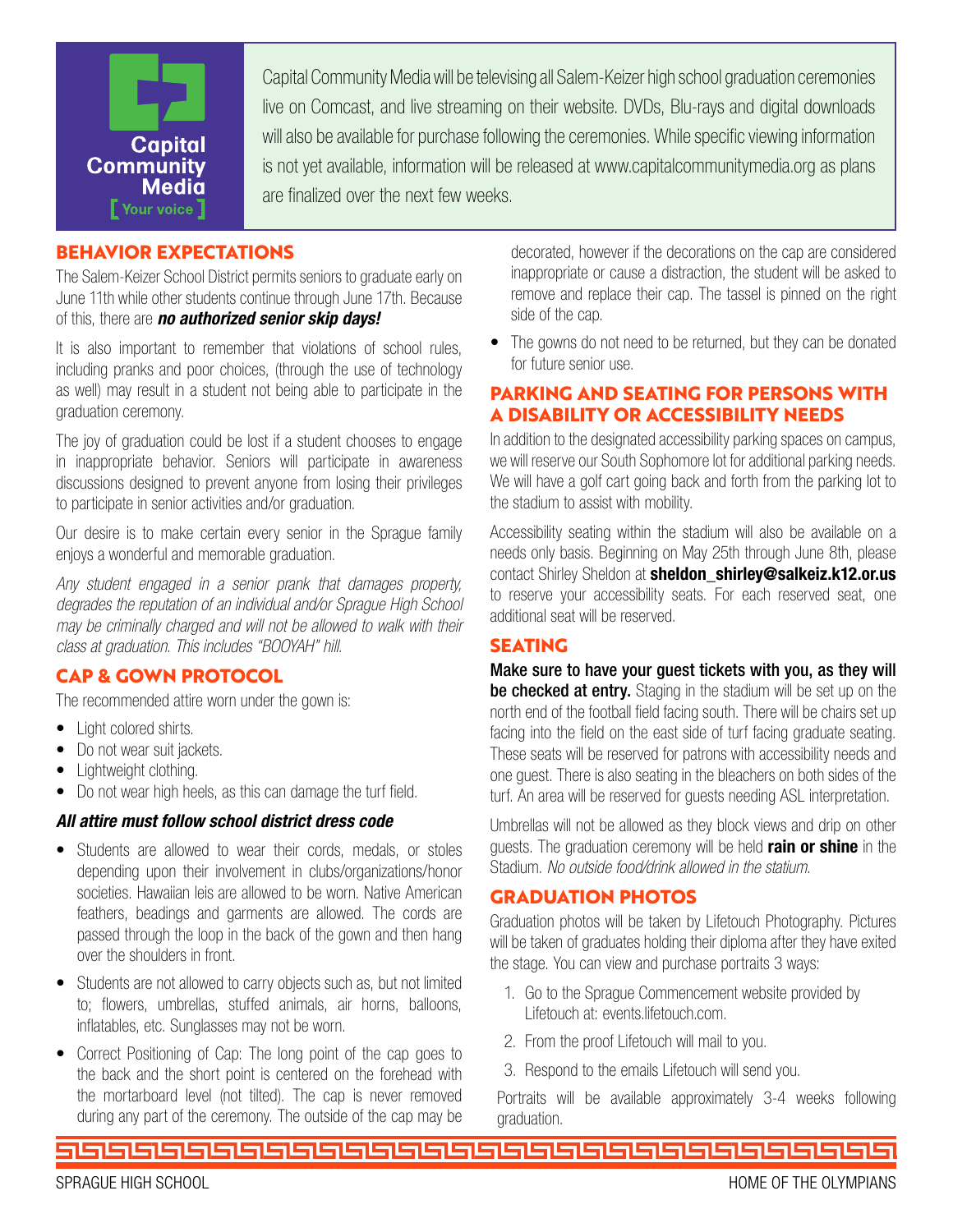# IMPORTANT INFORMATION REGARDING GRADUATION CEREMONIES. PLEASE READ!

The organization of our graduations is dependent on the COVID metrics for Marion County. Currently Marion County is in an Extreme Risk Level. Our hope is that this risk level will reduce to High Risk prior to our graduation date, which would allow us to provide 3 graduation ceremonies with 120 students at each ceremony. The information provided in this newsletter is planning for 3 ceremonies on June 11th. If we are unable to host this many individuals on campus, we may need to increase the number of our ceremonies and allow fewer family members on campus at each ceremony. If this happens, we will communicate this information with all graduates and families and share the new plans. Thank you for your understanding as we work hard to celebrate our graduating Class of 2021!

#### **CEREMONY SCHEDULE**

Each ceremony will be approximately 45-50 minutes long. Students and guests will have the opportunity to take pictures on the turf for 5 minutes immediately following the ceremony. We will then ask everyone in the stadium to exit through the main gate, so that we will have enough time to properly clean between ceremonies. Thank you for your assistance with keeping us on this very tight schedule!

#### **HEALTH & SAFETY**

At this time, graduates and guests are expected to wear facial coverings. Please plan on bringing your own facial covering. The stadium will be cleaned between ceremonies. Hand sanitizer will be available at all entrances.

If you are sick or have a family member sick with symptoms resembling the flu or COVID-19, please stay home.

#### **DIPLOMA DISTRIBUTION**

Diploma covers will be handed to students as they walk across the stage. Graduates may pick up their diploma in the parking lot across from the main stadium entrance immediately following their ceremony. Graduates will need to sign for their diploma when they pick it up. We ask that only graduates enter the diploma pick up area so that we can avoid congestion.

\*Unclaimed diplomas will not be mailed home and will remain in the office until they are picked up and signed for.



<u> 153522525252525</u>

HOME OF THE OLYMPIANS SPRAGUE HIGH SCHOOL